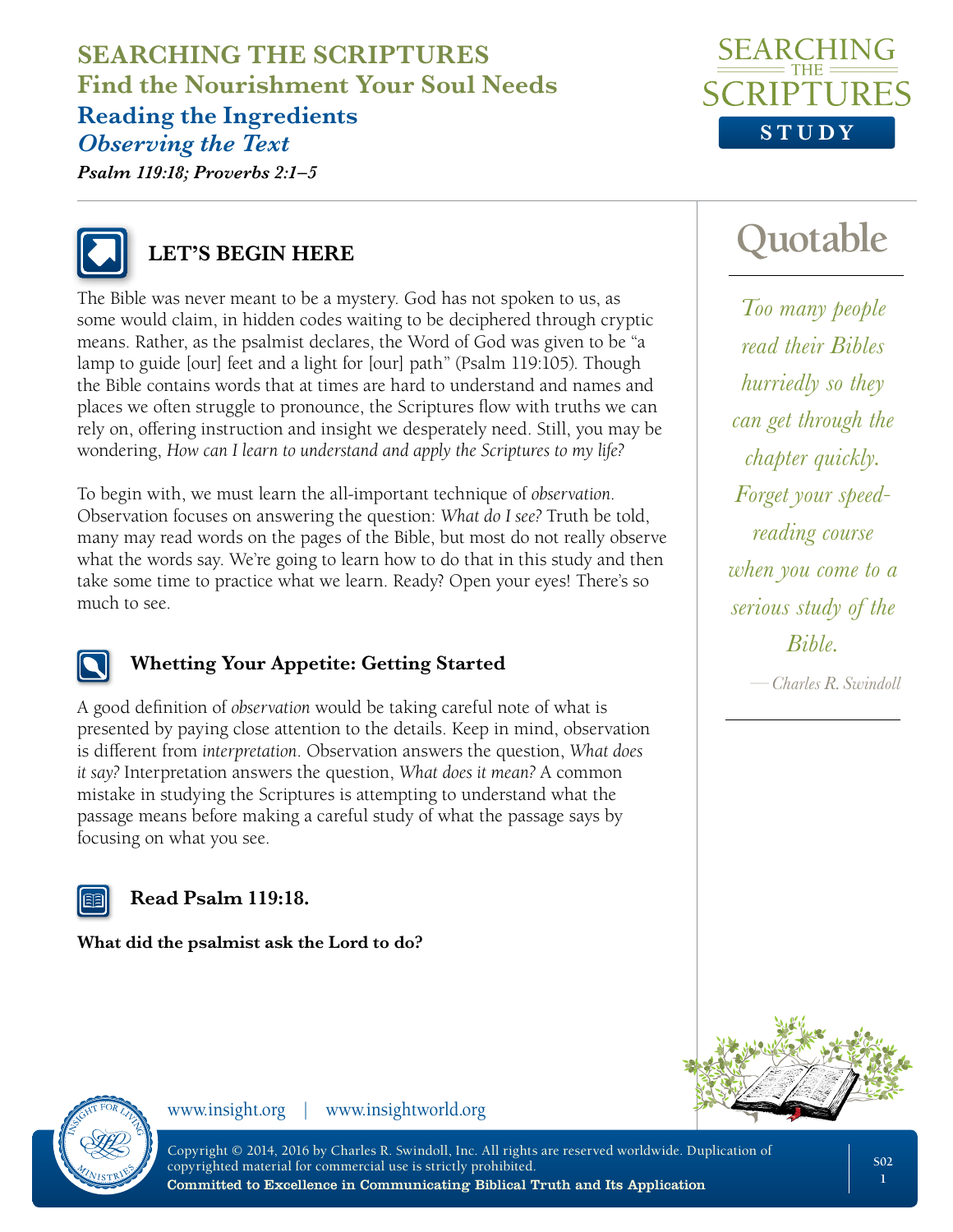

#### **What was the psalmist hoping to find in God's Word, based on this request?**

Every time you begin to study a passage of Scripture, take a moment to pray this very prayer, asking the Lord to *open your eyes* so that you might see important details and principles you might otherwise easily overlook.

**Now read Psalm 119:17 and 19. Write down some things you see about how the psalmist described himself and his purpose for studying God's Word.**

**How many different words did the psalmist use to refer to the Scriptures? What are they?**

When we study God's Word, we want to see with our physical eyes, but we want the Lord to open our *spiritual* eyes too!

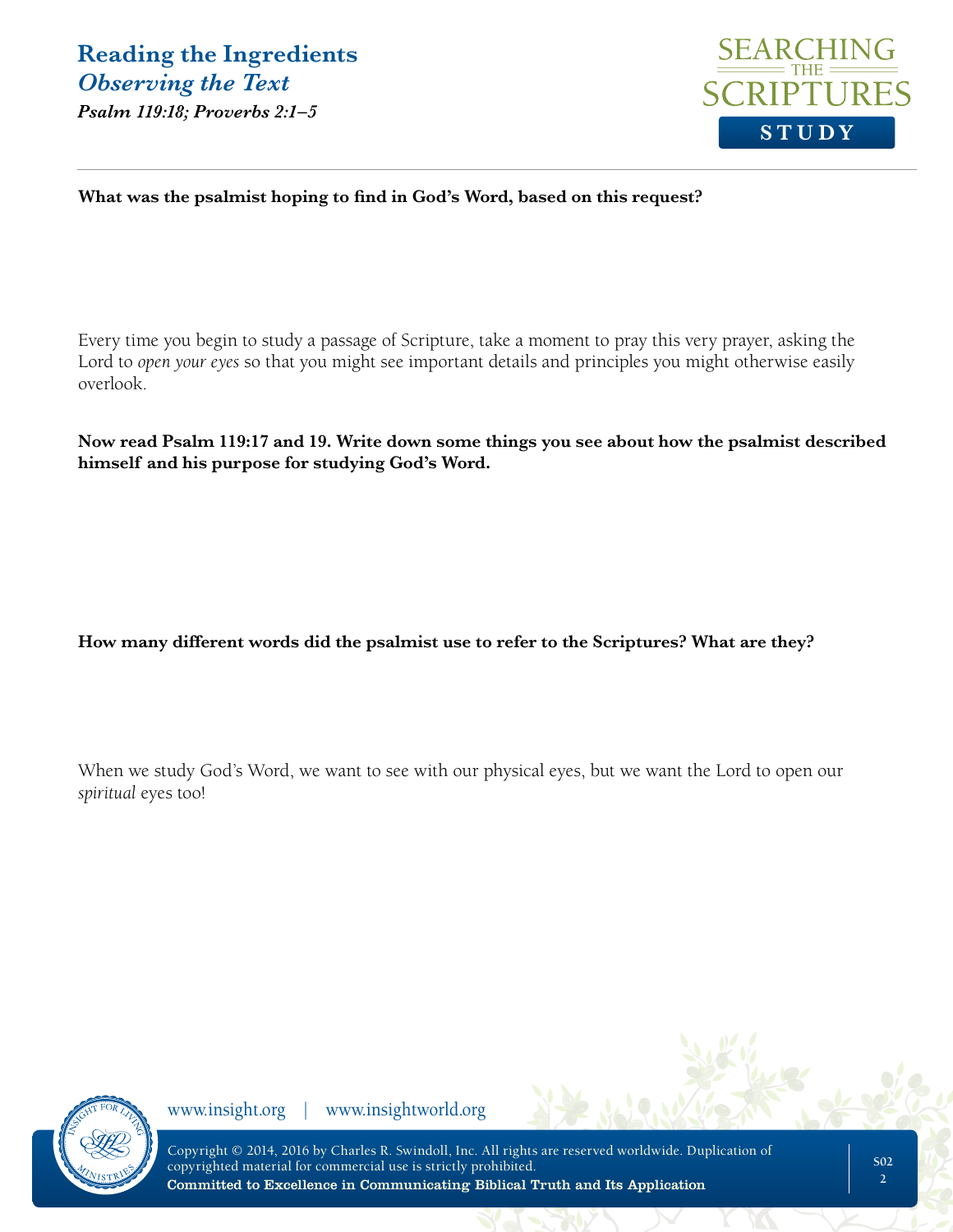*Psalm 119:18; Proverbs 2:1–5*





### *Seeing with Spiritual Eyes*

The apostle Paul in his later years struggled with diminishing eyesight. He labored at times to write letters to the churches. He often enlisted the help of an editor who'd listen to him speak and then impart his words onto the page. How frustrating the aging process must have been for Paul whose zeal for the gospel only intensified as he grew older but was often hindered by the push back of old age. Perhaps that's why he offered a tender prayer for the believers at Ephesus when he wrote, "I pray that the *eyes of your heart* may be enlightened, so that you will know what is the hope of His calling, what are the riches of the glory of His inheritance in the saints" (Ephesians 1:18 NASB, emphasis added). When our physical eyesight fails us, we can still see with the eyes of our hearts.

Learning to open our eyes to *observe* what the Scriptures say is the first step in opening the windows of our hearts so the brightness of God's truth can lead us from spiritual darkness into the transforming light of Christ.

#### *Clues in the Text (Acts 1:8)*

In this familiar text that begins the book of Acts, Luke, the writer, offered clues to how the story would unfold. In this single verse, there is much to be learned by paying close attention to the words Luke used to set the scene.

Take a moment to read Acts 1:8. Read it slowly and carefully, even aloud if you'd like.

Notice that the word *but* begins this verse. This is a *connecting* word that signals a contrast in thought. When you see a word such as *but* or *therefore* or *since*, it's a clue that what has just been written or said is linked closely to what will follow.

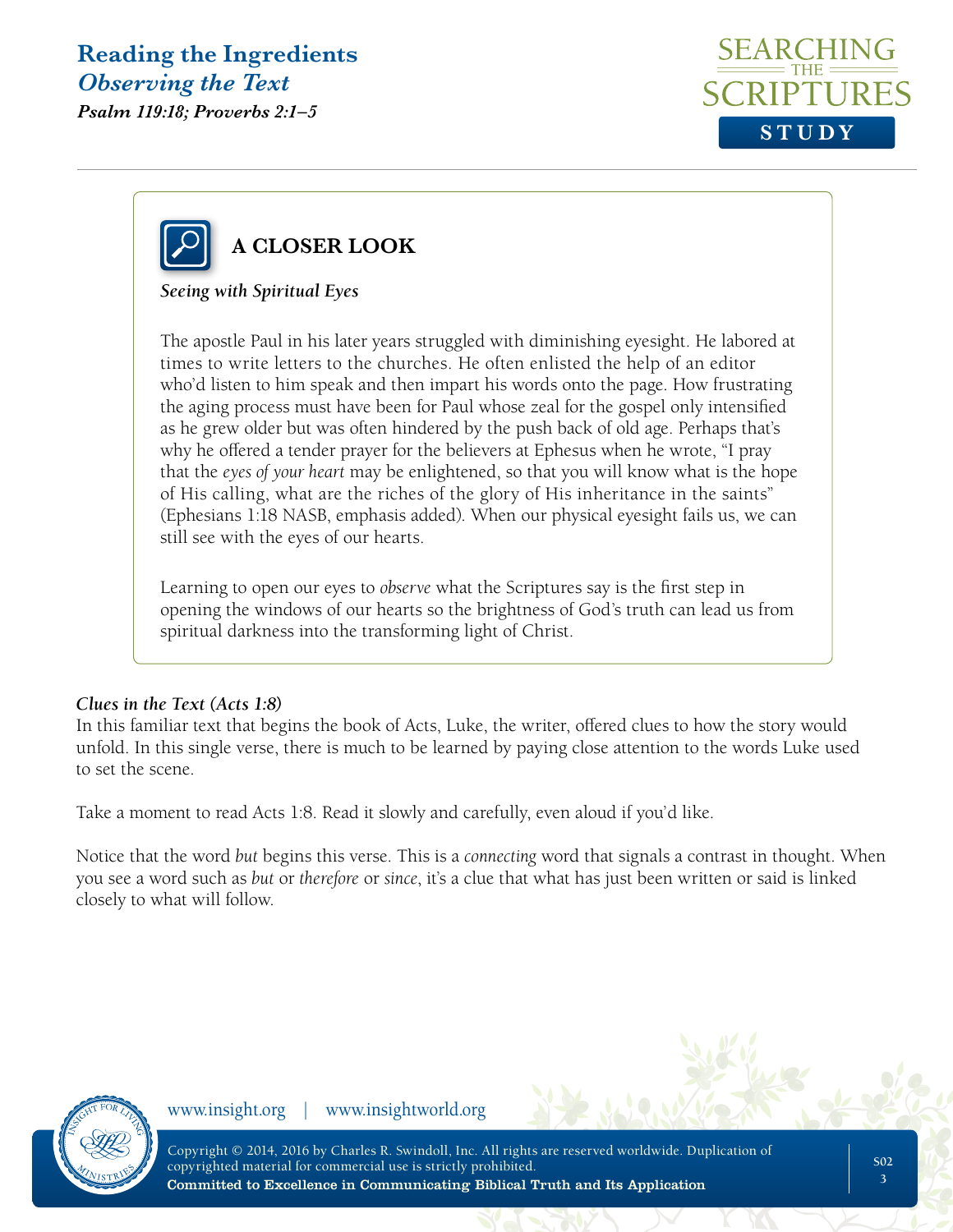*Psalm 119:18; Proverbs 2:1–5*



**Read Acts 1:4–7 carefully and aloud. What were the disciples doing when Jesus spoke these words? What was their location?**

What did Jesus say in verse 7 that would have caused Him to use the contrasting word *but* in the **very next verse?**

**Did Jesus use a positive or negative expression in verse 7?**

**What did Jesus tell the disciples they would receive in verse 8?** 

**Did they already have what He promised, or would they receive it sometime in the future? How do you know? Explain your answer by writing down what you see in the verse.** 

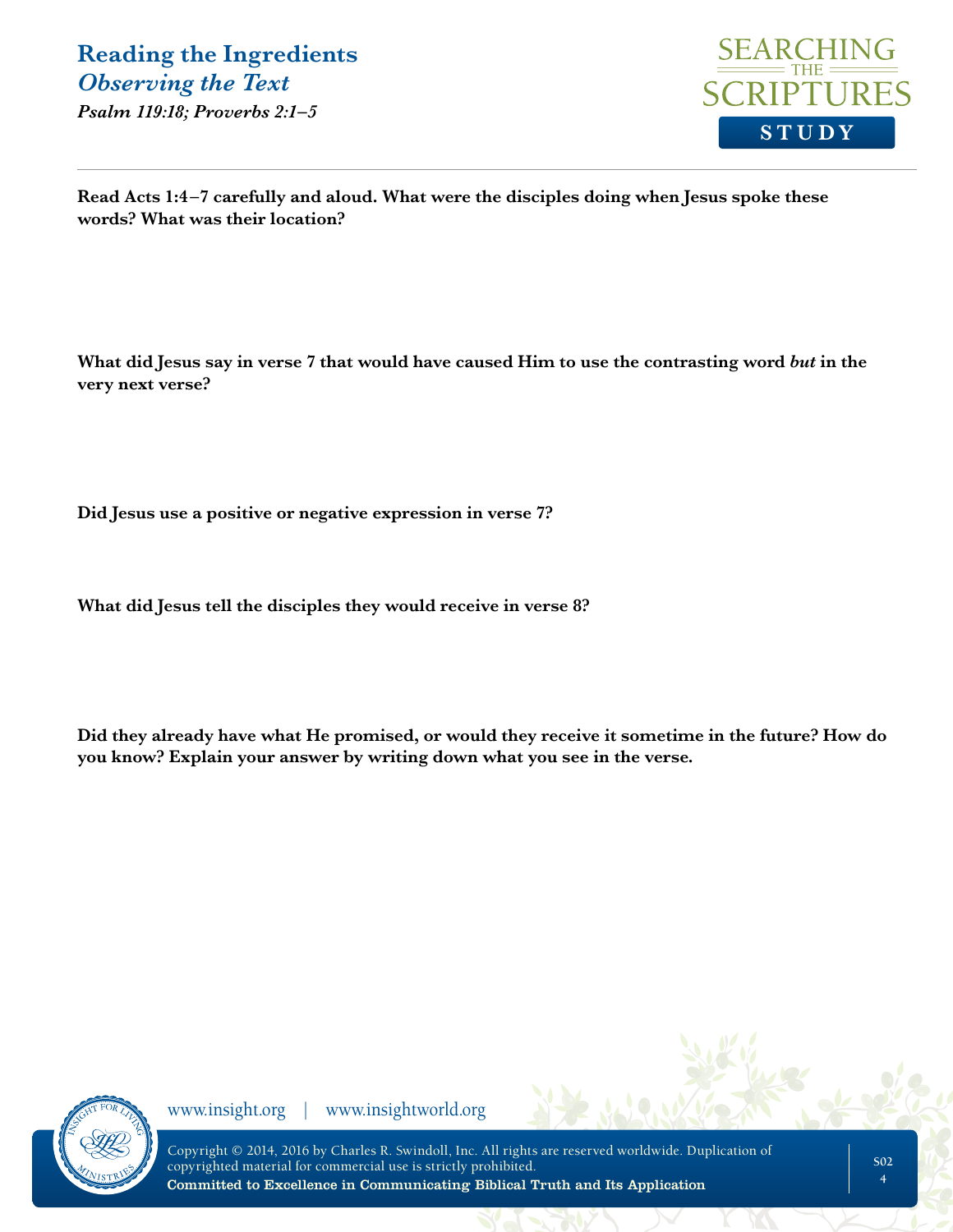*Psalm 119:18; Proverbs 2:1–5*



By paying close attention to what was happening and being described in Acts 1:8, you can learn some important principles of observation. We've already highlighted one clue: *contrast*. Here are some others you should watch for in your observing.

• *Contrast*

"But [contrast] you will receive power when the Holy Spirit comes . . ."

• *Cause and Effect*

"But you will receive power [effect] when the Holy Spirit comes upon you [cause] . . ."

• *People and Places*

"But you will receive power when the Holy Spirit [God] comes upon you [the disciples]. And you [the disciples] will be my [Jesus] witnesses, telling people [unbelievers] about me [Jesus] everywhere—in Jerusalem [city], throughout Judea [region], in Samaria [region], and to the ends of the earth [all nations]."

You can begin to see the significance and expansive impact of Jesus' vision for the disciples simply by taking note of what you see—*observation*—in the text.

### *Four Ways to Read the Text with Open Eyes (Observation)*

Below are four important principles for you to learn and ultimately to practice each time you sit down to search the Scriptures for yourself.

- **1. Read as if you are reading the passage for the very first time.** This guards against the danger of familiarity. You might try reading the same passage in several different versions and then comparing expressions. Fresh eyes are the best eyes for searching the Scriptures.
- **2. Read the passage as if you are reading a love letter from a special someone or dear friend.**  That means you are reading with great care and paying close attention to every word, not skimming or speed reading*.*
- **3. Read the passage like a detective**—looking for clues such as details, dialog, emotions expressed, etc. Take careful notes!
- **4. Read as if you're in the text** placing yourself in the story or in the context of when and where it was written. Imagine the scenes, chock full of sounds, smells, and impressions*.*

All of these principles will only enhance your observation technique and deepen your understanding of the passage.

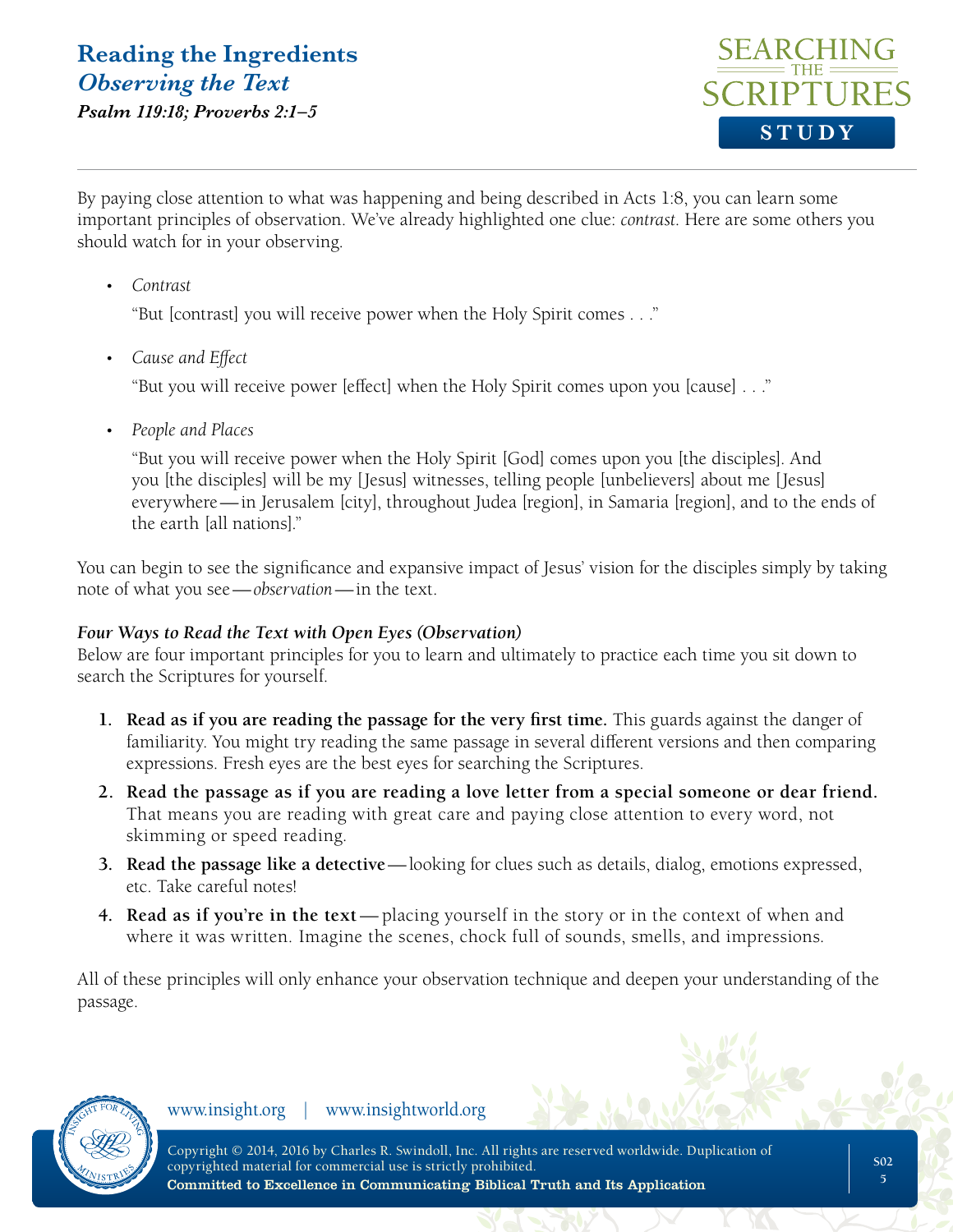*Psalm 119:18; Proverbs 2:1–5*





Copyright © 2016 by Charles R. Swindoll, Inc. All rights reserved worldwide.



# **YOUR TURN IN THE KITCHEN**

Observation as a technique for searching the Scriptures is much like how reading the ingredients in a recipe is a careful process—one that's critical for ensuring that a meal turns out right. Similarly, it's helpful to develop your observation skills as you're studying the Scriptures. Here are several exercises for you to try:

1. One of the ways you can hone your general observation skills is by using all of your senses. Go to a familiar public place, such as a coffee shop, and sit there for thirty minutes. During that time, write down only the new observations you make about that place. Record what you observe through your five senses (sight, hearing, smell, taste, and touch). What did you observe that you never noticed before? What did you learn about the power of observation?

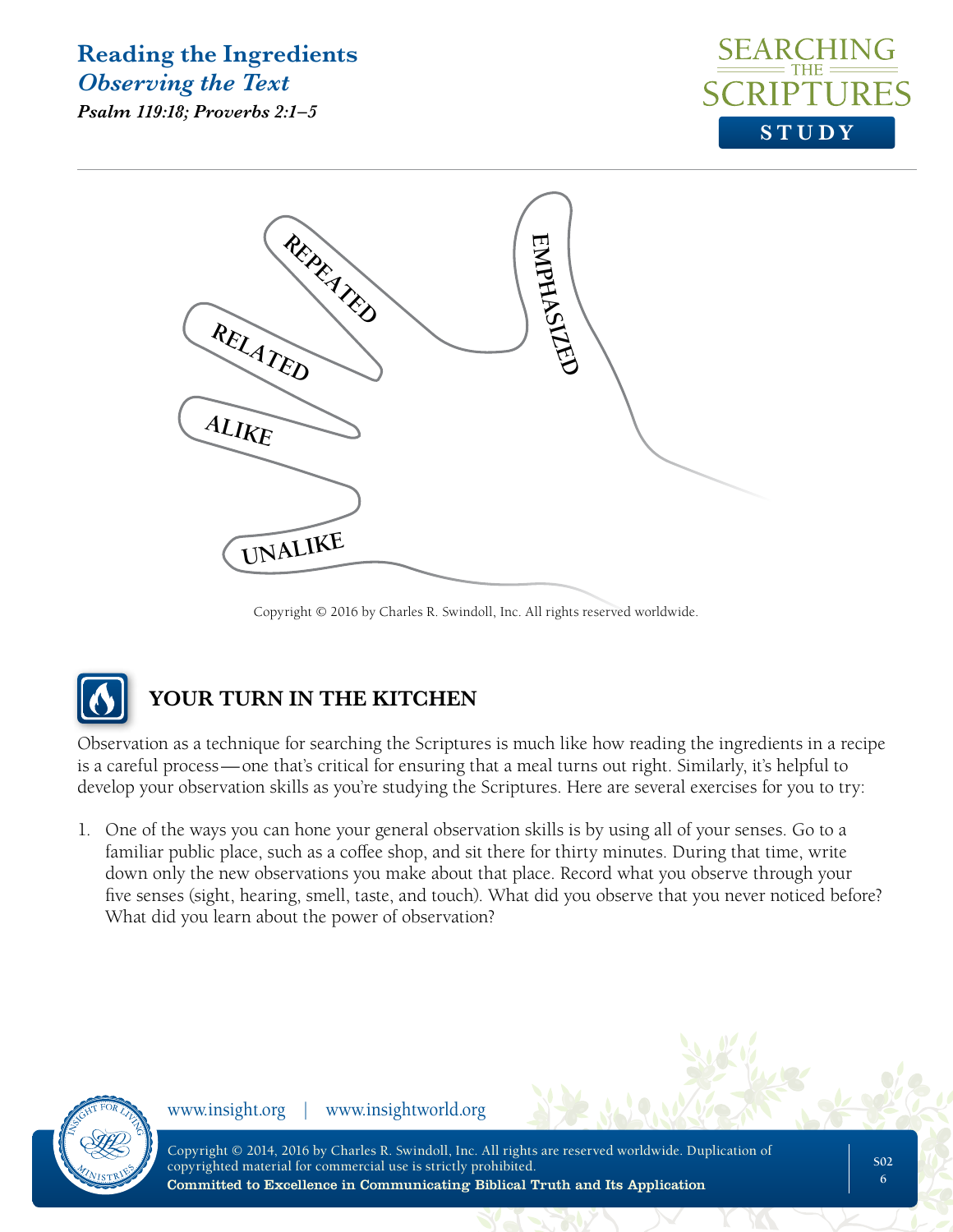## **Reading the Ingredients** *Observing the Text Psalm 119:18; Proverbs 2:1–5*



2. Look up John 3:16 in your Bible. Then take time to read all of chapter 3 to understand the context. In your journal or on a piece of paper, write down several observations from John 3:16. Look for the clues we used when studying Acts 1:8 (above). What do you see?

3. While observation begins with an individual verse, it's important to observe a passage of Scripture in context. This skill will be useful whether you're studying God's Word on your own or preparing a lesson or sermon. Slowly and carefully read Philippians 4:4–9, then write down a few observations. Take your time, following the instructions from this message. Write down what you observe.

4. It's important to observe the teachings of Jesus because they provide a foundation for our faith. One of Jesus' most common teaching methods was telling parables or short stories to present and explain His point. Read the parable of the Good Samaritan in Luke 10:25–37. Make several observations about what you see in this parable and its context. Pay close attention to what prompted Jesus to tell this story.

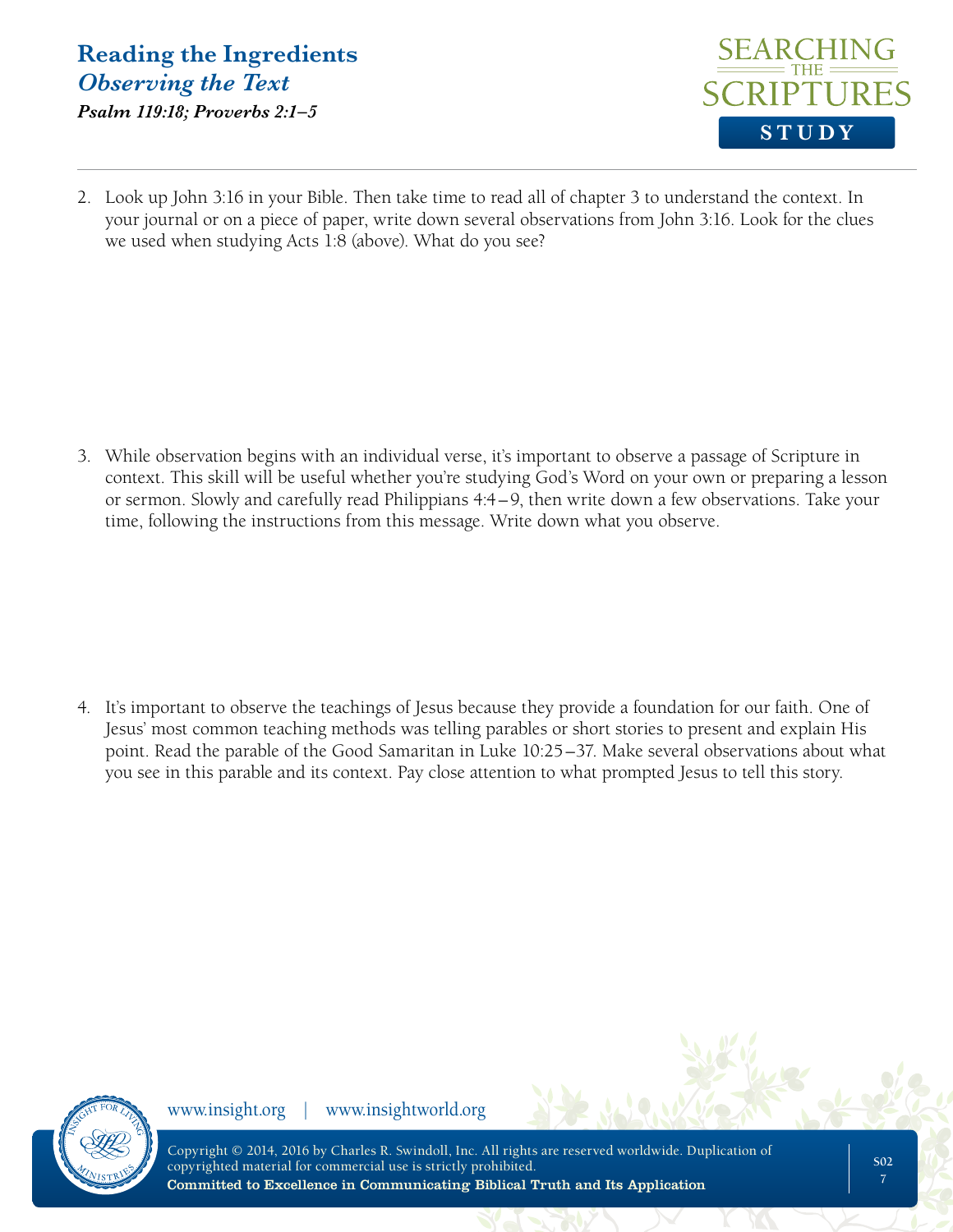## **Reading the Ingredients** *Observing the Text Psalm 119:18; Proverbs 2:1–5*



5. The Bible is full of stories where God interacts with people and nations. Learning how to observe a narrative well is important in both studying and teaching the Scriptures. Carefully read the story about Daniel in the lions' den in Daniel 6:1–28. Make several observations about this true account.

6. Practice using your imagination to picture a biblical scene in your head. Carefully read Isaiah 6:1–8, then describe how the seraphim might have looked. How might Isaiah have felt? Use the five senses (sight, hearing, smell, taste, and touch) to describe the scene. How does creating this scene in your imagination affect your understanding of it and your ability to communicate it?

Additional tip: Develop a marking system in your Bible for observing the Scriptures. For instance, you could draw a box around connecting words (*and, but, therefore, since*); underline promises; and write "def" in the margin when you come to a word that is defined in the verse (such as *faith*, which is defined in Hebrews 11:1). Write down your system and use it consistently when you study the Scriptures. You may wish to use colored pens to mark words and/or verses in your Bible. Colors can help you emphasize certain words you want to remember. For example, you might want to underscore important commands in red or circle prominent names in blue or highlight significant questions in yellow. The possibilities are endless. Just remember to be consistent with your system.



# **A FINAL PRAYER**

*Father, Your Word tells me that though people see what's on the outside, You see what's in my heart. Lord, please open the eyes of my heart so that I may know You in deeper and deeper ways. In the name of Your Son, Jesus Christ, I pray. Amen.*